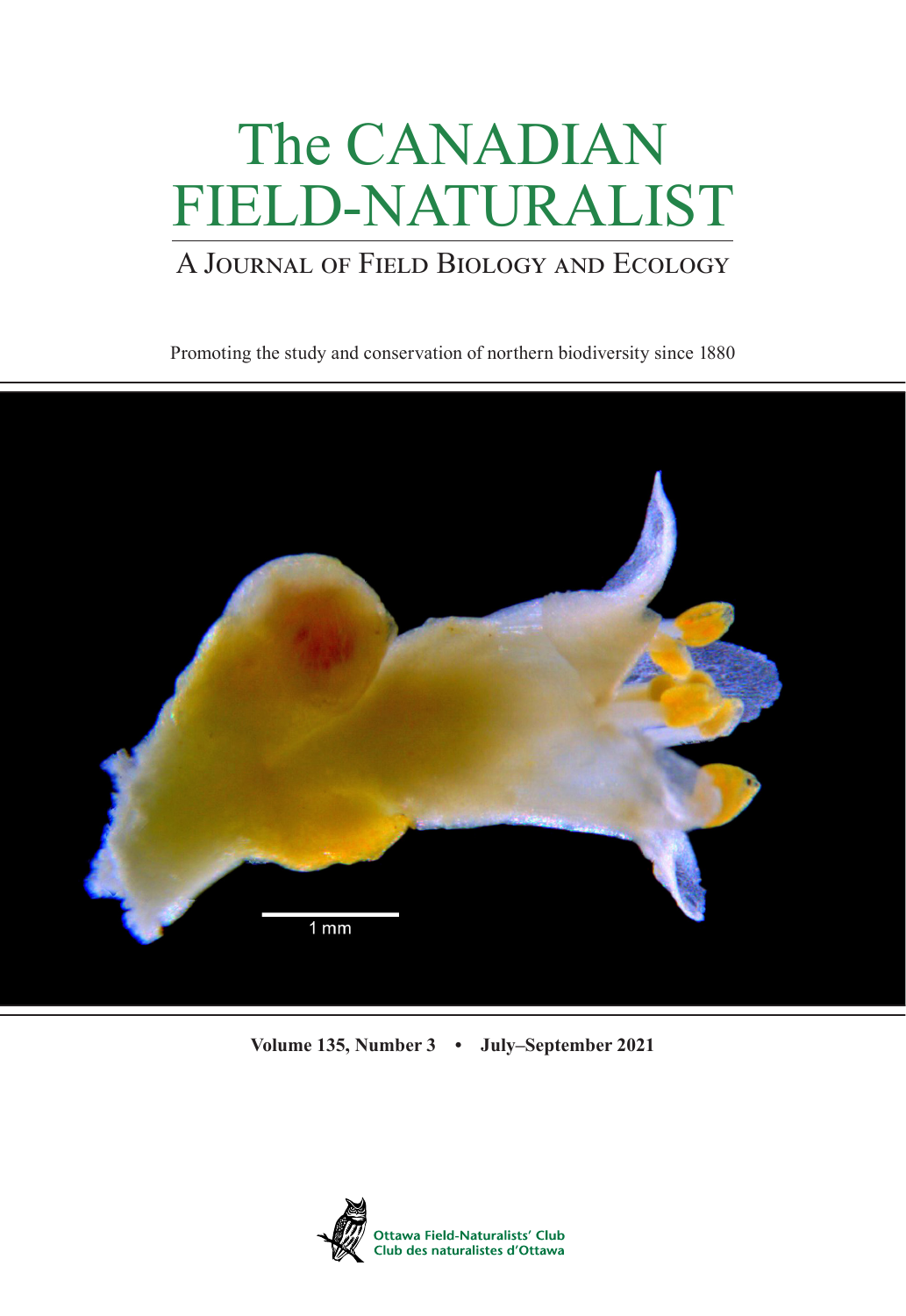## The Ottawa Field-Naturalists' Club

FOUNDED 1863 (CURRENT INCORPORATION 1879)

The objectives of this Club shall be to promote the appreciation, preservation, and conservation of Canada's natural heritage; to encourage investigation and publish the results of research in all fields of natural history and to diffuse information on these fields as widely as possible; to support and cooperate with organizations engaged in preserving, maintaining, or restoring environments of high quality for living things.

**Honorary Members**

Jeffery E. Harrison C. Stuart Houston Ross A. Layberry Robert E. Lee John McNeill

Charles D. Bird Fenja Brodo Irwin M. Brodo Daniel F. Brunton Michael D. Cadman Paul M. Catling

Bruce M. Di Labio Anthony J. Erskine J. Bruce Falls Robert G. Forsyth Peter W. Hall Christine Hanrahan

**2021 Board of Directors**

**President:** Jakob Mueller **1st Vice-President:** Owen Clarkin **2nd Vice-President:** vacant **Recording Secretary:** Elizabeth Moore **Treasurer:** Ann Mackenzie

Annie Bélair Robert Cermak Edward Farnworth Catherine Hessian

Theodore Mosquin Robert W. Nero E. Franklin Pope Allan H. Reddoch and Joyce M. Reddoch

Diane Kitching Diane Lepage Janette Niwa Gordon Robertson Fred Schueler and Aleta Karstad Dan Strickland John B. Theberge Sheila Thomson

Henry Steger Ken Young Eleanor Zurbrigg

To communicate with the Club, address postal correspondence to: The Ottawa Field-Naturalists' Club, P.O. Box 35069, Westgate P.O., Ottawa, ON, K1Z 1A2, or e-mail: ofnc@ofnc.ca. For information on club activities, go to [www.ofnc.ca](http://www.ofnc.ca).

## The Canadian Field-Naturalist

The Canadian Field-Naturalist is published quarterly by The Ottawa Field-Naturalists' Club. Opinions and ideas expressed in this journal do not necessarily reflect those of The Ottawa Field-Naturalists' Club or any other agency.

**Website:** [www.canadianfieldnaturalist.ca/index.php/cfn](http://www.canadianfieldnaturalist.ca/index.php/cfn)

**Editor-in-Chief:** Dr. Dwayne Lepitzki **Copy Editors:** Sandra Garland and Dr. John Wilmshurst **Book Review Editor:** Drs. Amanda Martin and Bill Halliday **Subscription Manager:** Eleanor Zurbrigg

**Assistant Editor:** Dr. Amanda Martin **Layout:** Robert Forsyth **Online Journal Manager:** Dr. Bill Halliday **Author Charges Manager:** Ken Young

#### **Associate Editors**

| Dr. Ron Brooks        | Dr. Graham Forbes      | Dr. Garth Mowat        | David C. Seburn           |
|-----------------------|------------------------|------------------------|---------------------------|
| Dr. Paul M. Catling   | Thomas S. Jung         | Dr. Marty Obbard       | Dr. Jeffrey H. Skevington |
| Dr. François Chapleau | Dr. Donald F. McAlpine | Dr. Jeffery M. Saarela | Dr. Douglas C. Tozer      |
| Dr. Jennifer R. Foote |                        |                        |                           |

**Chair, Publications Committee:** Dr. Jeffery M. Saarela

**All manuscripts intended for publication**—except Book Reviews—should be submitted through the online submission system at the CFN website: [http://www.canadianfieldnaturalist.ca/index.php/cfn/user.](http://www.canadianfieldnaturalist.ca/index.php/cfn/user) Click the "New Submission" link on the right side of the webpage and follow the prompts. Authors must register for a cfn account at [http://www.canadianfieldnaturalist.](http://www.canadianfieldnaturalist.ca/index.php/cfn/user/register) [ca/index.php/cfn/user/register](http://www.canadianfieldnaturalist.ca/index.php/cfn/user/register) in order to submit a manuscript. Please contact the Online Journal Manager [\(info@canadianfield](mailto: info@canadianfieldnaturalist.ca) [naturalist.ca](mailto: info@canadianfieldnaturalist.ca)) if you have any questions or issues with the online submission process. In only rare, exceptional circumstances will submissions other than online be considered and, in these cases, authors must contact the Editor-in-Chief (editor@canadian fieldnaturalist.ca) prior to submission. Instructions for Authors are found at [https://www.canadianfieldnaturalist.ca/public/](https://www.canadianfieldnaturalist.ca/public/journals/1/CFN-author-instructions20Sept2019.pdf) [journals/1/CFN-author-instructions20Sept2019](https://www.canadianfieldnaturalist.ca/public/journals/1/CFN-author-instructions20Sept2019.pdf).pdf.

The Thomas H. Manning fund, a special fund of the OFNC, established in 2000 from the bequest of northern biologist Thomas H. Manning (1911–1998), provides financial assistance for the publication of papers in the CFN by independent (noninstitutional) authors, with particular priority given to those addressing Arctic and boreal issues. Qualifying authors should make their application for assistance from the fund at the time of their initial submission.

**Book-review correspondence**, including arranging for delivery of review copies of books, should be sent to the Book Review Editor by e-mail: [bookrevieweditor@canadianfieldnaturalist.ca](mailto:bookrevieweditor@canadianfieldnaturalist.ca).

**Subscriptions and Membership:** Subscription rates for individuals are \$40 (online only), \$50 (print only), or \$60 (print + online). Libraries and other institutions may subscribe for \$120 (online only or print only) or \$180 (print + online). All foreign print subscribers and members (including USA) must add \$10 to cover postage. The Ottawa Field-Naturalists' Club annual membership fee of \$40 (individual), \$45 (family), or \$20 (student) includes an online subscription to *The Canadian Field-Naturalist*. Members can receive printed issues of CFN for an additional \$30 per volume (four issues). For further details, see http://ofnc.ca/membership-and-donations. The club's regional journal, *Trail & Landscape*, covers the Ottawa District and regional Club events and field trips. It is mailed to all club members. It is available to libraries at \$40 per year. Subscriptions, applications for membership, notices of changes of address, and undeliverable copies should be sent to subscriptions  $@$ canadianfieldnaturalist.ca or mailed to: The Ottawa Field-Naturalists' Club, P.O. Box 35069, Westgate P.O., Ottawa, ON, K1Z 1A2 Canada. Canada Post Publications Mail Agreement number 40012317. Return postage guaranteed.

Cover: Flower of Swamp Dodder (*Cuscuta gronovii*), an obligate parasitic plant. See Burt *et al.* (pages 250–261) for detailed species descriptions and discussion about ecology and distribution of three other rare, under-collected species in the genus *Cuscuta* newly identified from Quebec; an identification key is provided for all *Cuscuta* spp. now known from the province. Scale bar is 1 mm. Photo: M. Costea.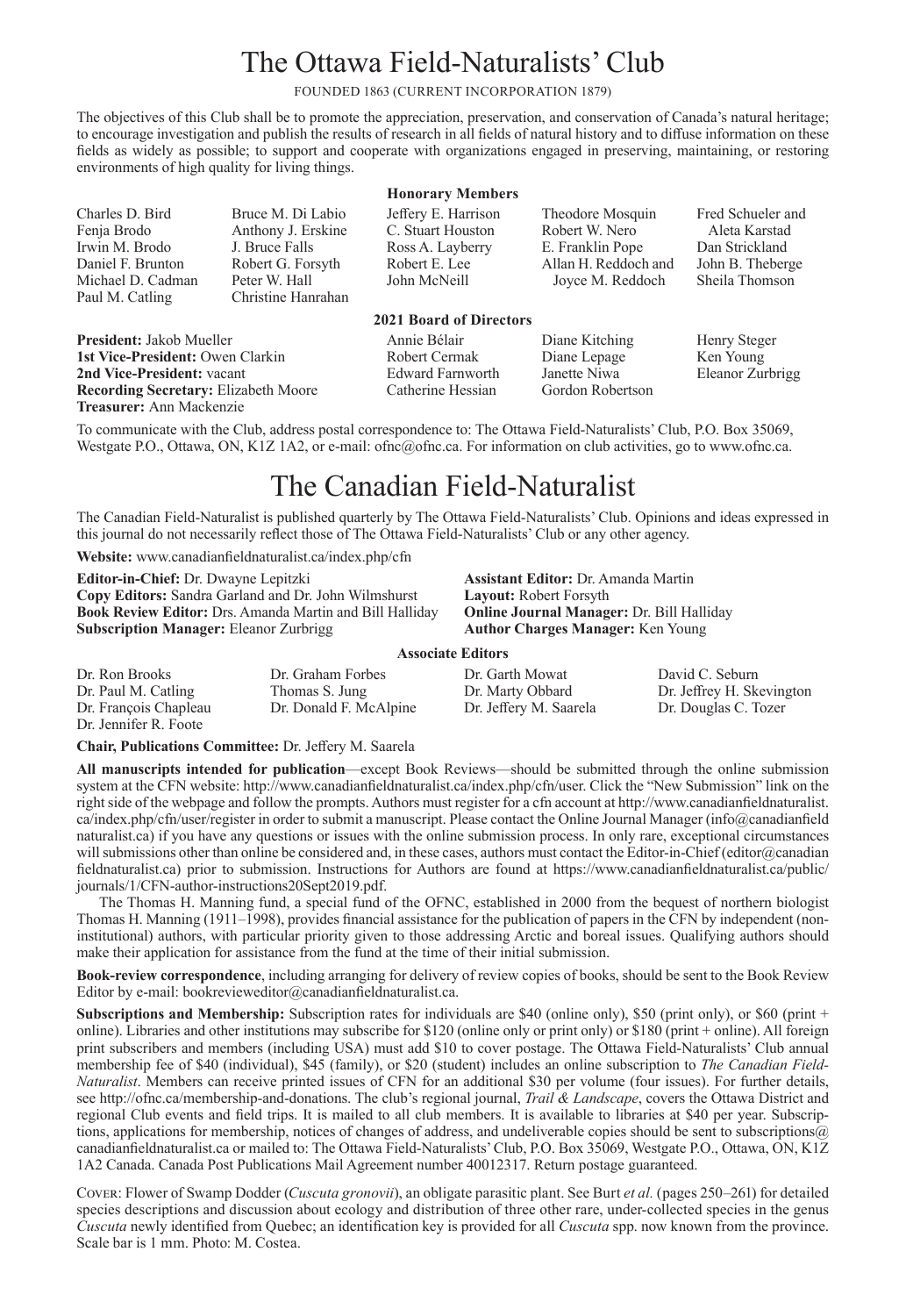## The CANADIAN FIELD-NATURALIST

Volume 135, Number 3 • 2021

| Eighteenth census of seabirds breeding in the sanctuaries of the North Shore of the Gulf of<br>St. Lawrence, 2015                              |  |
|------------------------------------------------------------------------------------------------------------------------------------------------|--|
|                                                                                                                                                |  |
| Introduced earthworms (Lumbricidae) in restored and remnant tallgrass prairies of south-<br>ern Ontario                                        |  |
|                                                                                                                                                |  |
| First evidence of White-footed Deer Mouse (Peromyscus leucopus) on mainland New Bruns-<br>wick, Canada                                         |  |
|                                                                                                                                                |  |
| Rare species of dodder ( <i>Cuscuta L</i> .; Convolvulaceae) in Quebec and a plea for their search<br>in the wild                              |  |
|                                                                                                                                                |  |
| Relative abundance and range extensions of bird species in central Labrador                                                                    |  |
| Comparative reproductive parameters of sympatric Lesser Scaup (Aythya affinis) and Ring-<br>necked Duck (Aythya collaris) in parkland Manitoba |  |
| GORDON S. HAMMELL, HOWARD V. SINGER, and LLWELLYN M. ARMSTRONG  278                                                                            |  |
| Distribution, status, and habitat characteristics of Columbia Quillwort (Isoetes minima, Isoe-<br>taceae) in Canada                            |  |
| CARRINA Y. MASLOVAT, RYAN BATTEN, DANIEL F. BRUNTON, and PAUL C. SOKOLOFF  293                                                                 |  |
| Abundance and arboreal tendencies of slugs in forested wetlands of southwestern Nova Sco-<br>tia, Canada                                       |  |
| HUGO REIS MEDEIROS, JOHN E. MAUNDER, SEAN HAUGHIAN, and KAREN A. HARPER  305                                                                   |  |

*(continued inside back cover)*